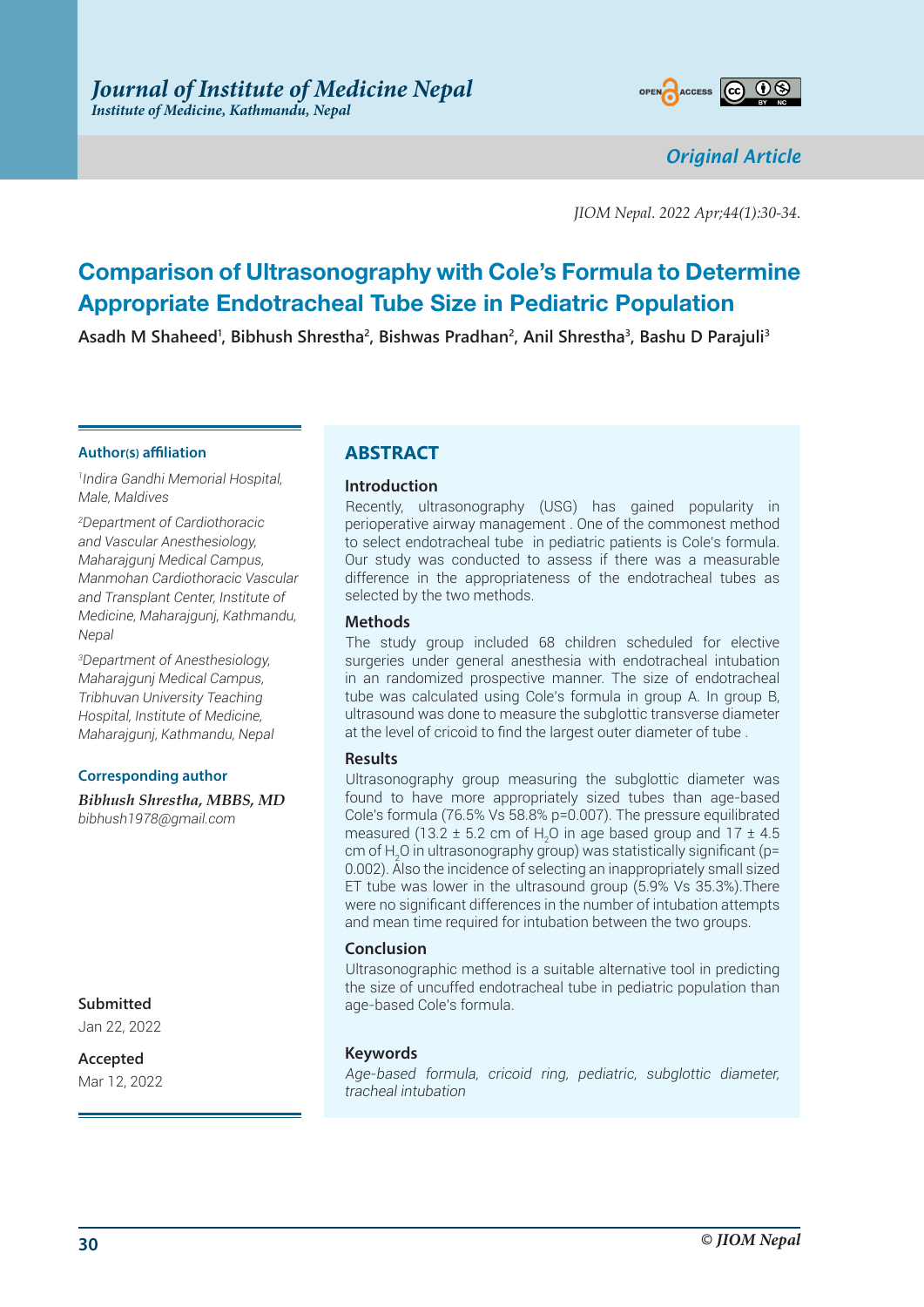#### **INTRODUCTION**

Inder general anesthesia, airway management<br>
in children is achieved either with a supraglottic<br>
airway or by means of an endotracheal tube.<br>
An endotracheal tube is often employed for this in children is achieved either with a supraglottic An endotracheal tube is often employed for this purpose.1 There are noticeable differences between the adult and the pediatric airways. It is conical in shape and narrowest in the subglottis at the level of the cricoid ring in contrast to the cylindrical shaped adult airway, where the narrowest portion is at the glottis.2

Traditionally, the size of the endotracheal tube used in children has been estimated based on their age or an anthropometric measurement like weight, height and finger diameter. Cole's formula based on children's age (ET tube size in mm = Age of the child/4  $+4$ )  $3,4$  is widely used. Inappropriate sizes like larger tube can lead to airway trauma, oedema, ulceration, necrosis of subglottic region, postextubation stridor and subglottic stenosis while an undersized tube can lead to leakage around the tube leading to inadequate ventilation and risk of aspiration.

Recently, point of care ultrasonography (POCUS) has come up as an excellent, non- invasive, portable and real time imaging modality for airway management with a short learning curve. Various studies have validated its appropriateness in measuring the airway dimensions compared to CT or MRI measurements.<sup>5</sup> Appropriateness of an endotracheal tube used can be estimated by listening to audible air leak around the tube or by quantifying the pressure equilibration after connecting the endotracheal tube to a closed circuit. Keeping this in mind, a prospective observational study was planned to compare ultrasonography with age based formula for determination of endotracheal tube size in pediatric patients.

#### **METHODS**

After Institutional Review Committee (IRC) of Institute of Medicine (IOM) approval, a randomized interventional study was conducted in Tribhuvan University Teaching Hospital (TUTH) and Manmohan Cardiothoracic Vascular and Transplant Centre (MCVTC) operation theatres from February to July 2019. Data was collected from a total of 68 enrolled patients with 34 in each of the group. American Society of Anesthesiologists (ASA) physical status (PS) III and above, emergency surgery, anticipated difficult airway, any anatomical deformity of upper airway, previous surgery involving upper airway and any scars, mass or ulcer in the neck which will interfere with the ultrasound examination were excluded. The enrolled patients posted for surgery were randomly distributed into two groups by computer generated random numbers, which

was then drawn as sequentially numbered opaque sealed envelopes (SNOSE):

- Group A: Size of the ET tube selected based on the age-based Cole's formula.
- Group B: Size of the ET tube selected based on the ultrasound measurement of the transverse diameter of the cricoid ring.

After induction of anesthesia and muscle relaxation direct laryngoscopy was carried out and intubation was done with the tube selected as per Cole's formula in group A and on the basis of point of care ultrasonography (USG) on children in group B where the calipers were then used to measure the internal transverse diameter of the cricoid ring. The measured value was noted and communicated to airway assistant, who immediately determined the endotracheal tube with the largest possible external diameter that could be negotiated. A premade table was used to determine the corresponding internal diameter size of the endotracheal tube. The number of intubations attempts, the time taken for ultrasonography and intubation was noted and recorded.

A leak test was performed to determine the appropriateness of the endotracheal tube. For this, anesthesia machine was set in manual mode of ventilation. Initially, fresh gas flow of 5 L/min was set with the adjustable pressure-limiting valve closed to fill up and pressurize the circuit to a pressure of 30 cm of water (H<sub>2</sub>O). The flow meter was closed fully left for 10s for the circuit pressure to equilibrate to a new value. This new value of circuit pressure at the end of 10 seconds was used to decide whether the used endotracheal tube was of an appropriate size, large for the child or small. This was noted in the proforma.

- 1. (A) Appropriate if the circuit pressure equilibrated to 10–20  $\text{cm}H_{2}$ O after 10 seconds.
- 2. (L) Large if the circuit pressure equilibrated to  $>$ 20 cmH<sub>2</sub>O.
- 3. (S) Small if the circuit pressure equilibrated to  $<$ 10 cmH<sub>2</sub>O.

When the tube size was found to be inappropriate, it was left at the discretion of the primary intubating person to change the tube to a more appropriate size.

Data were analyzed by IBM SPSS software version 21 and values presented as mean (standard deviation SD or range) or number. Demographic data and data relating to endotracheal tubes used was analyzed using 2-tailed independent t-test for intergroup comparison. Nominal categorical data were analyzed with Chi-square test. For all determinations p-value <0.05 was considered significant.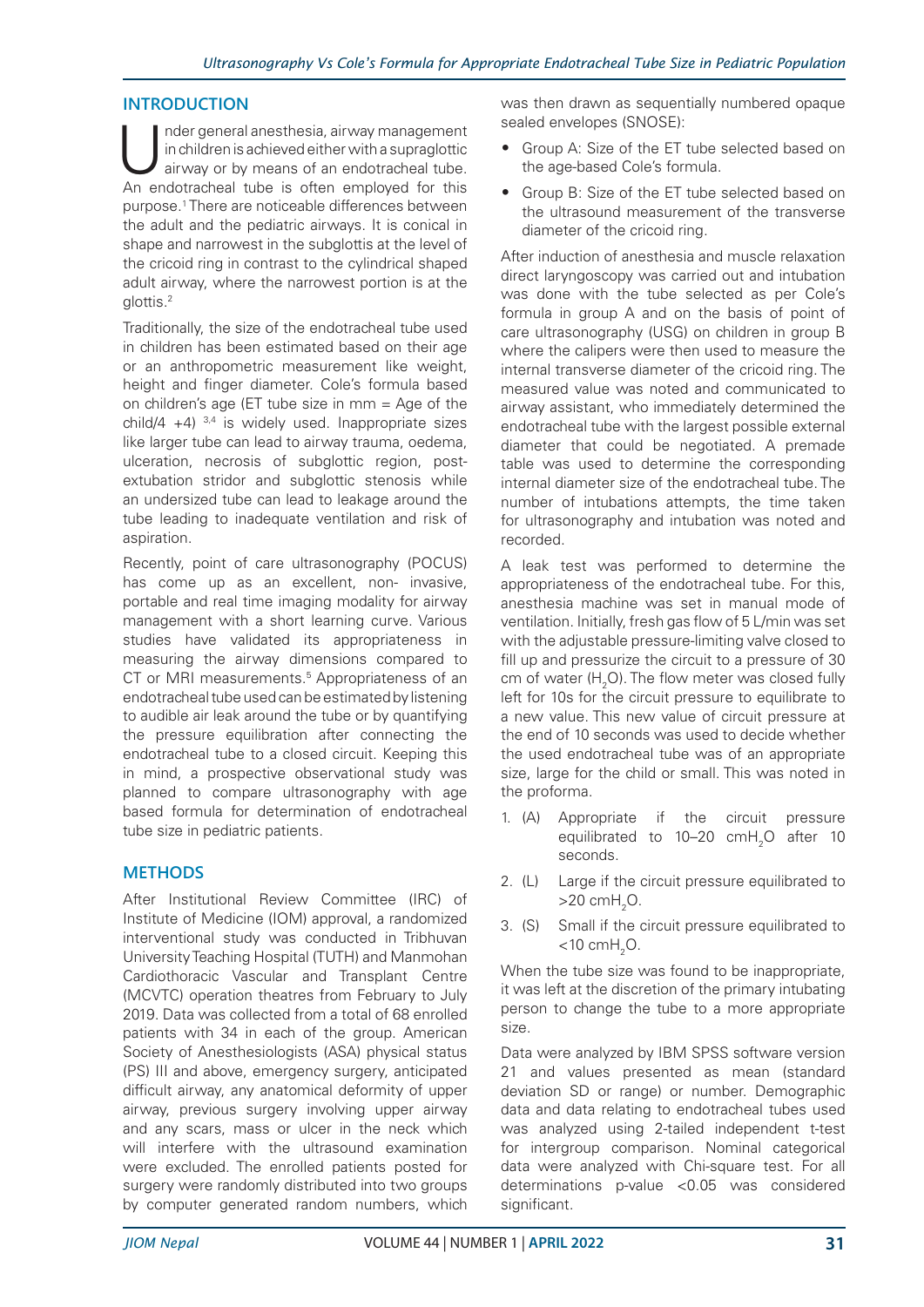| Table 1. Age distribution between groups A and B |                    |                    |                    |                  |         |  |  |  |
|--------------------------------------------------|--------------------|--------------------|--------------------|------------------|---------|--|--|--|
|                                                  | Group A            |                    | Group B            |                  |         |  |  |  |
| Age<br>(in years)                                | No. of<br>patients | Mean age<br>$±$ SD | No. of<br>patients | Mean age<br>± SD | p-value |  |  |  |
| $\mathcal{P}$                                    | 3                  |                    |                    |                  |         |  |  |  |
| 3                                                | 5                  | $4.5 \pm 1.3$      | 3                  | $4.4 \pm 1.6$    | 0.80    |  |  |  |
| 4                                                |                    |                    | 4                  |                  |         |  |  |  |
| 5                                                | 9                  |                    | 8                  |                  |         |  |  |  |
| 6                                                | 10                 |                    | 12                 |                  |         |  |  |  |
| Total                                            | 34                 |                    | 34                 |                  |         |  |  |  |

### **RESULTS**

All the demographic data were comparable in both the groups. All patients recruited were between the age groups 2 and 6 years. The average age of the patients in group A was  $4.5 \pm 1.3$  years and in group B was  $4.4 \pm 1.6$  years which was found to be comparable (p=0.80). A total of 41.2 % in group A and 32.4% in group B were females which was comparable (p= 0.45).

The total intubation attempts made for successful intubation were also comparable in the two groups. Single attempt of intubation was successful in group A in 94.1% of the cases as compared to 91.2% in group  $B$  (p= 1). Similarly, 5.9% in group A and 8.8% in group B required two attempts at intubation which was not statistically significant. No patients in either of the two groups required more than two attempts at intubation.

The average size of the ET tube used as per the estimation by the age based Cole's formula was found to be  $5.0 \pm 0.4$  mm (internal diameter) as compared to  $5.2 \pm 0.6$  mm (internal diameter) that was used in the ultrasonography group, which was not statistically significant (p=0.10).

The mean times required for the intubation was 22.1  $\pm$  5.5 seconds in group A, while it was 20.1  $\pm$  3.3 seconds in group B (p= 0.08) which was not statistically significant. The pressure equilibrated was also measured which was found to be 13.2  $\pm$ 5.2 cm of  $H_2O$  in group A and 17  $\pm$  4.5 cm of  $H_2O$  in group B (Figure 1) which was statistically significant  $(p= 0.002)$ .

The incidence of appropriateness of the ET tube was compared in the two groups. The incidence of appropriately (A) sized estimation was found to be significantly higher in the ultrasound group than in Cole's formula group (76.5% Vs 58.8%, p=0.007). Also the incidence of selecting an inappropriately small sized ET tube (S) was lower in the ultrasound group (5.9% Vs 35.3%). However, this study found that the use of ultrasound would inappropriately estimate a larger ET tube (L) in 17.6% of cases as

*Table 2. Intubation attempts comparison between the groups*

| Intubation<br>attempts | Group A<br>$n$ (%) | Group B<br>$n$ (%) | p-value |
|------------------------|--------------------|--------------------|---------|
|                        | 32(94.1)           | 31(91.2)           |         |
|                        | 2(5.9)             | 3(8.8)             |         |
| Total                  | 34 (100)           | 34 (100)           |         |

*Table 3. Appropriateness comparison between the groups*

| Appropriateness<br>of size | Group A<br>$n$ (%) | Group B<br>$n$ (%) | p-value |
|----------------------------|--------------------|--------------------|---------|
| Appropriate                | 20 (58.8)          | 26 (76.5)          | 0.007   |
| Large                      | 2(5.9)             | 6(17.6)            |         |
| Small                      | 12(35.3)           | 2(5.9)             |         |
| Total                      | 34                 | 34                 |         |



*Figure 1. Pressure equilibrized in groups A and B*

compared to 5.9% in the age based estimation group, which was statistically significant.

# **DISCUSSION**

Selection of an appropriately sized endotracheal tube is important in children in order to avoid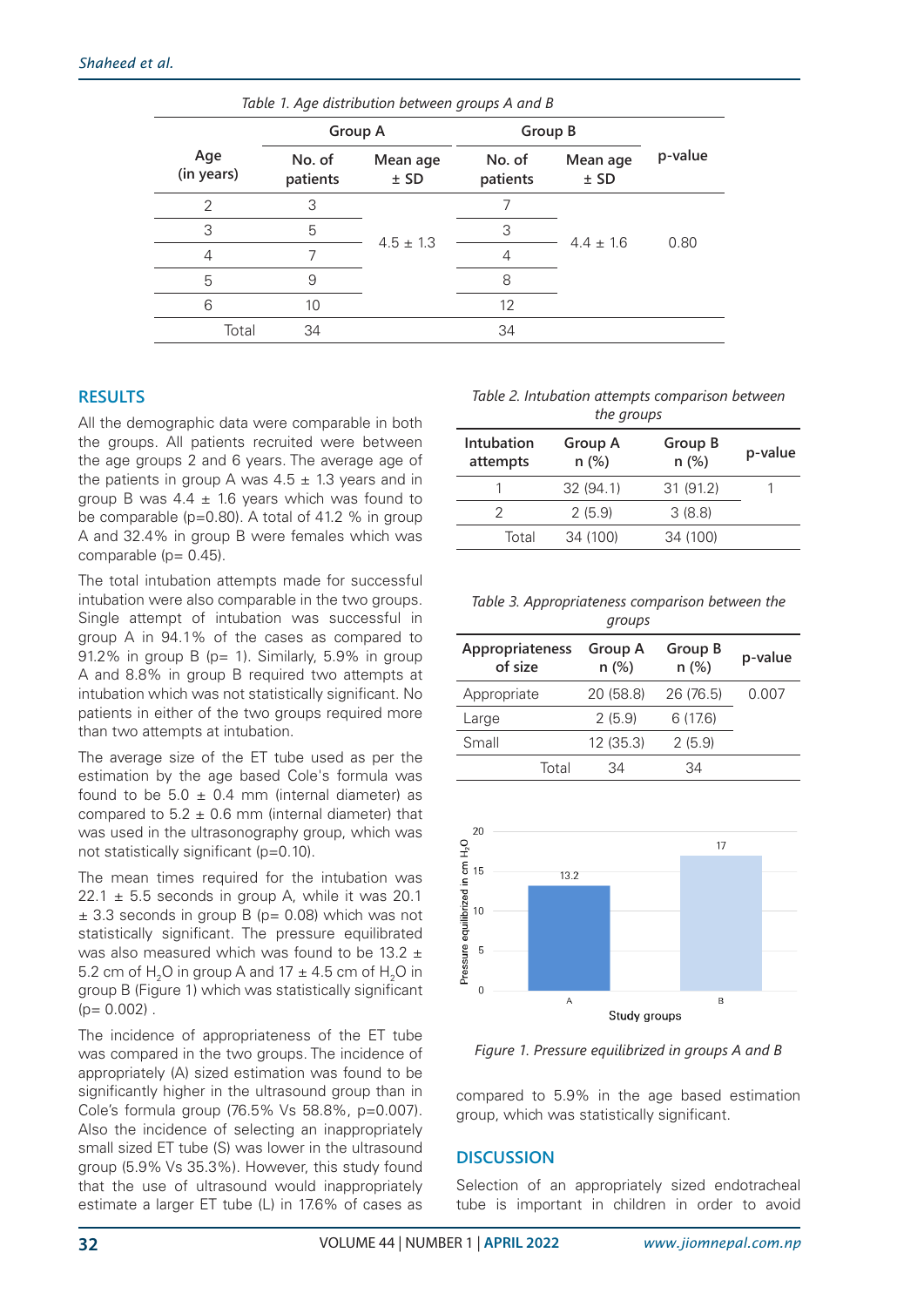problems and complications like airway trauma and aspiration pneumonitis for large and small tubes respectively relative to the size of the airway.6

Many empirical formulas and techniques have been devised, from the estimation of the endotracheal diameter by correlating with the diameter of the little finger to radiological (CT/MRI) based estimations.7 However the most commonly used technique the age-based formula also has been found to be unreliable in estimating an appropriately sized endotracheal tube size in children by various authors.4,8,9,10

The appropriateness of tube size has been defined in several ways. We have used the maintenance of airway pressure to determine the appropriateness based on the amount of air leak around the tube. We believe that this method is more objective and reproducible as compared to other methods. The audibility of the leak could be subjected to various confounding factors including the shape of the pediatric airway, use of neuromuscular blocking agents, depth of anesthesia and the position of the neck.11,12

In our study, the assessment of the amount of leak around the tube was done for both groups. The size of the endotracheal tube as determined by the two methods, the time and number of attempts required for intubation was also not statistically significant. However, the incidence of selecting an appropriately sized endotracheal tube was high in the ultrasonographically determined group (76.5% Vs 58.8%, p=0.007), which was statistically significant. In a very similar study done by Ganaprakasam in 2017 among 150 children of the age group 2-6 years, they had found a strong correlation between the outer diameter as assessed by the airway ultrasound and the optimal endotracheal tube. They had been successful in estimating an appropriately sized tube in 74.7% of the cases which was statistically significant than the age based formula which was successful in only 45.3%.<sup>9</sup> Similar study done in the same age group patients comparing the age based formula and the clinical fit had found a similar lower accuracy at only 48% in cardiac and 54.4% in non-cardiac patients which is in accordance with our study.<sup>13</sup>

Among the inappropriately sized tubes, USG determined endotracheal tube was found to have an incidence of being larger than the ones determined by weight based Cole's formula (17.6% Vs 5.9%). In clinical practice, there is a very widespread practice of still decreasing the size of the endotracheal tube by 0.5mm to account for the outer diameter of the ET tube. Though the aim of this research was not to study the outcomes of the patient, there are evidences that have shown negative outcomes related to using a smaller sized tube, especially in the perioperative setup. Based

on the diagnosis and the type of surgery, there are increased chances of inadequate airway protection, micro and even macro- aspiration of the gastric contents and increased work of breathing as per the Hagen-Poiseuille's equation.<sup>11,12</sup> This study was also not designed to answer the age long question of whether to use a cuffed or an uncuffed tube but to only help to estimate the ET tube size accurately. However, there has been some evidence in this study that the age based formula underestimates the actual airway size. If an inappropriate tube size was selected using the age based formula, the incidence of it being smaller was found to be higher than as compared to the USG based ET tube size determination (35.3% Vs 5.9%). In literature, this incidence has been found to be as high as 70%.14 In summation with the practice of downsizing the endotracheal tube, this could have significant clinical implications.

Another finding consistent with a higher accuracy is the higher pressure of equilibrium seen in the USG guided determination group. An average pressure of 17 cm  $H<sub>2</sub>O$  was statistically higher than the 13.2 cm  $H_2O$  pressure in the age based group. The recommended pressure required for the sealing of the airway is 15-20 cm  $\rm H_2O$ .<sup>15</sup> Inadequate sealing pressures cause increased chances of micro and macro aspiration leading to pneumonitic changes. At the same time, high sealing pressures could lead to decrease in the mucosal perfusion causing ciliary damage, necrosis and even tracheaoesphageal fistula.<sup>16</sup> The sealing pressure needs to be low enough to maintain the adequate capillary perfusion pressure. The capillary perfusion pressure depends not only on the pressure exerted by the endotracheal tube but also on the mean arterial pressure of the patient. Considering the patient to be haemodynamically stable, the pressure of equilibrium with the use of airway ultrasound has been found in our study to be in accordance with the current recommendations of 15-25 cm of  $H_2O$ .<sup>15,17</sup> This is thus, a strong evidence in our opinion, for the routine use of airway ultrasound to determine the ET tube size in the pediatric population

There are some limitations of our study. The incidence of postoperative morbidities associated with endotracheal intubation was not studied. This was a study performed in a single centre, so, a larger multicentric prospective study would be able to validate the results. We did not include the subjects below two years of age because transverse diameter is difficult to measure in these cases.

# **CONCLUSION**

Ultrasonographic method is a suitable alternative tool in predicting the size of uncuffed endotracheal tube in pediatric population than age-based Cole's formula.